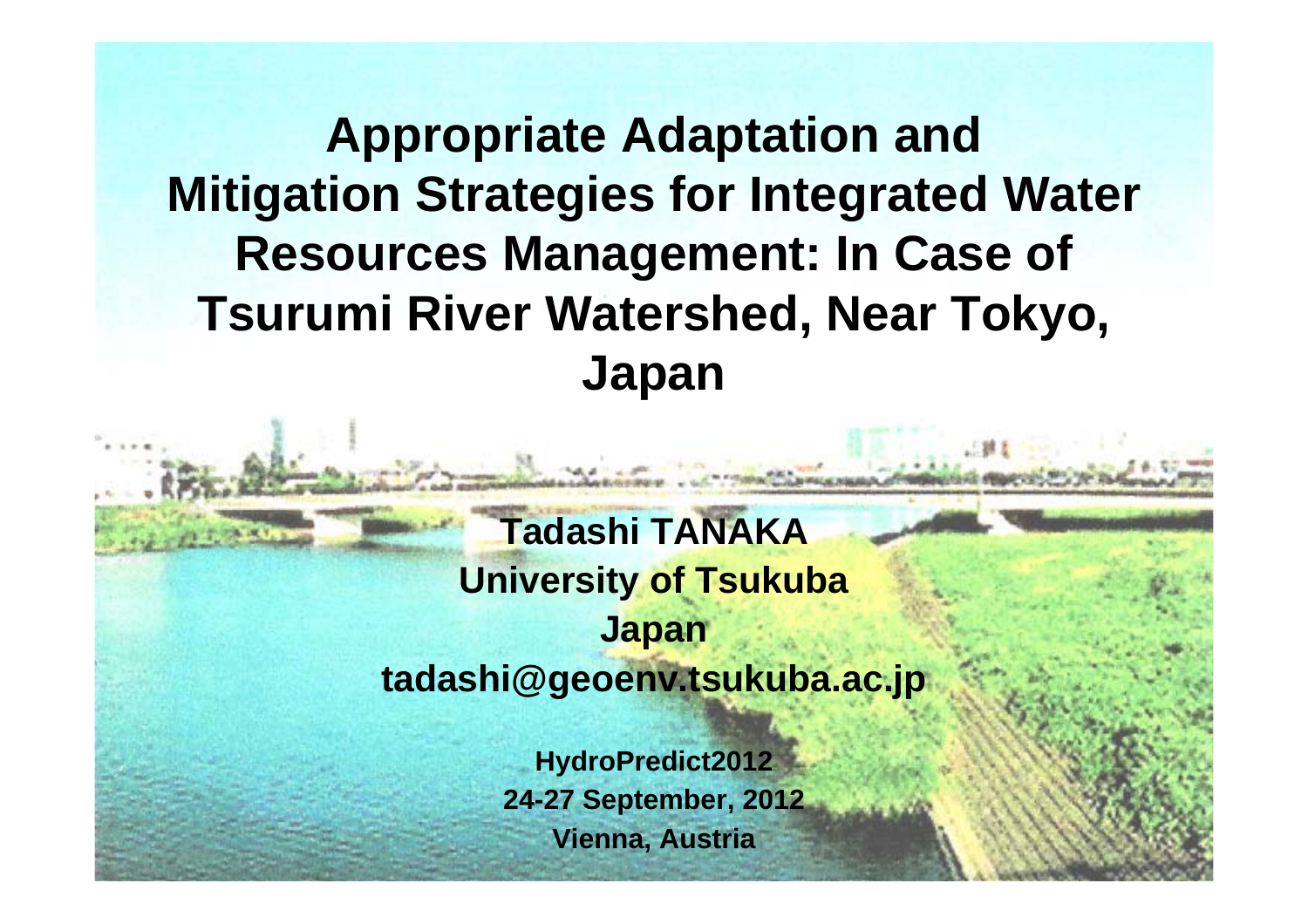## **Purpose of the Presentation**

- **The FAO held a regional conference on Integrated Watershed Management: Water Resources for the Future at Sassari Province, Italy on 22-24 October 2003 preparing for the Next Gener ation of Watershed Management**
- **The following recommendation of the conference is known well as Sassari Declaration**

Good planning requires good understanding of links between upstream and downstream hydrologic and land use system WM should be seen as an integrative approach that has value in understanding and solving conflicts between upstream and down stream communities

There is an urgent need to build capacity of all stakeholders to understand and manage the effective WM

- **The similar contents of the Declaration are proceeding and carrying out in the Tsurumi River Watershed, near Tokyo, Japan**
- **The presentation will focus on the process and the mechanism of activities proceeding in the watershed**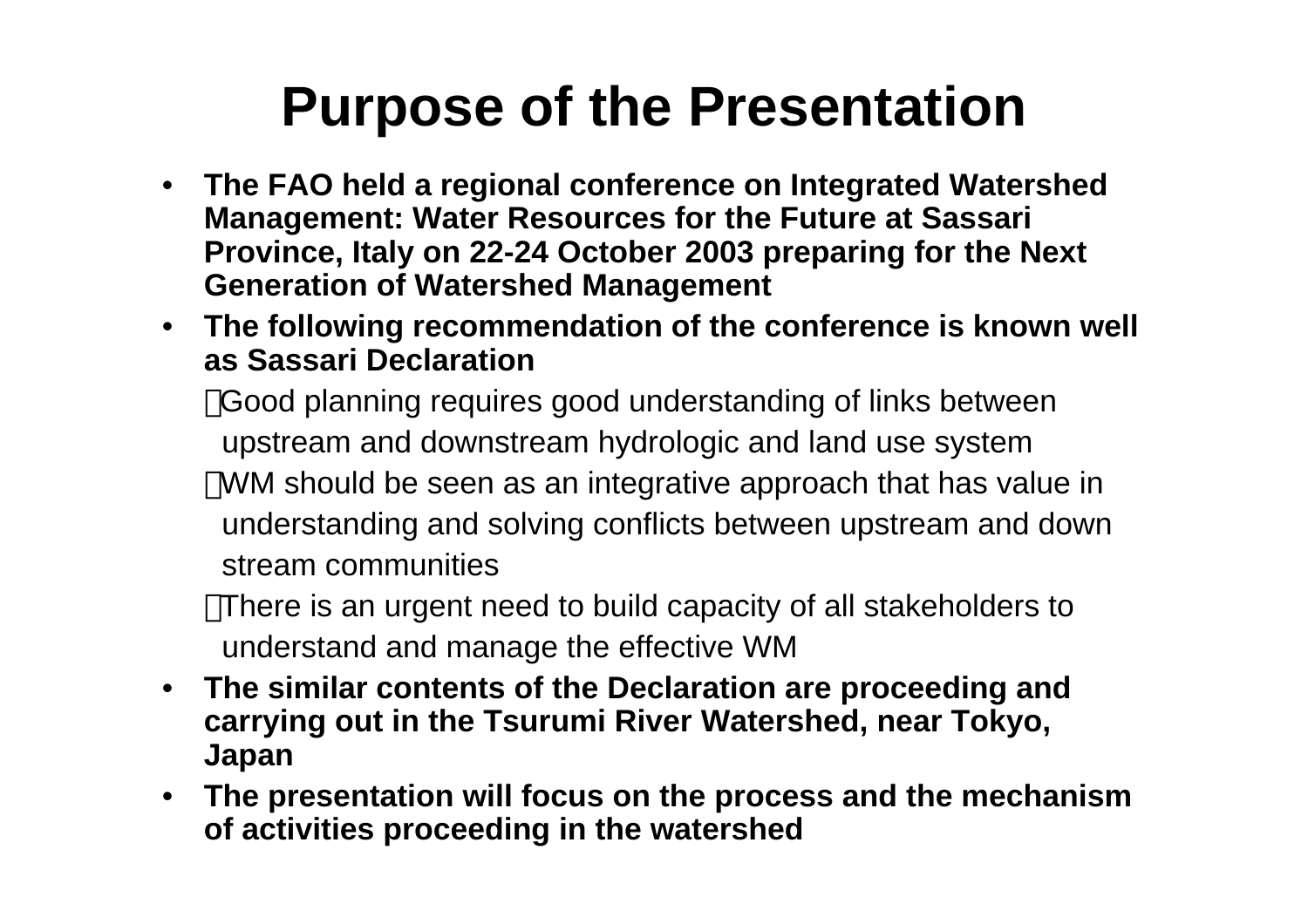## **Location of Tsurumi River Watershed and Land Use Change (1958-1990)**

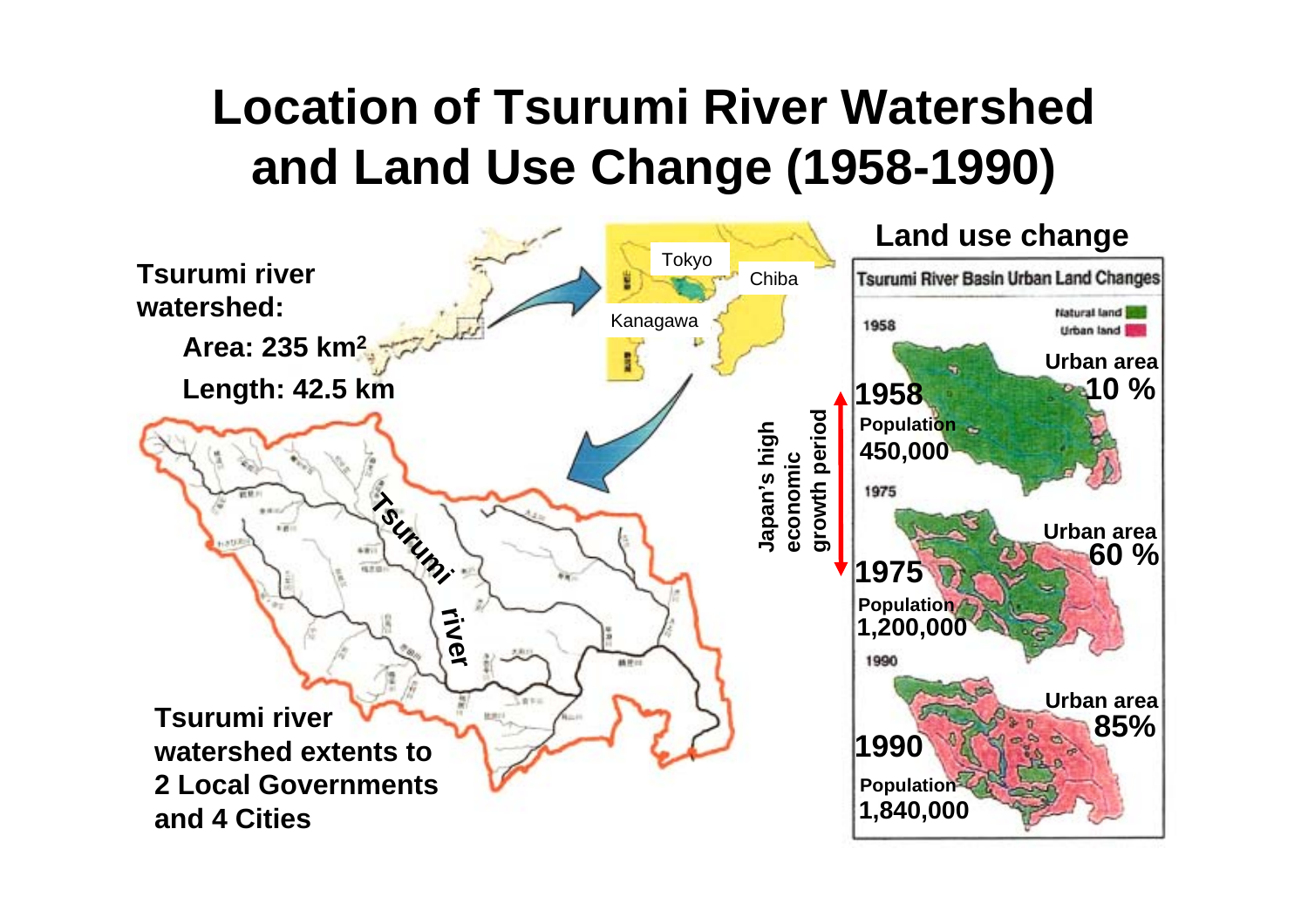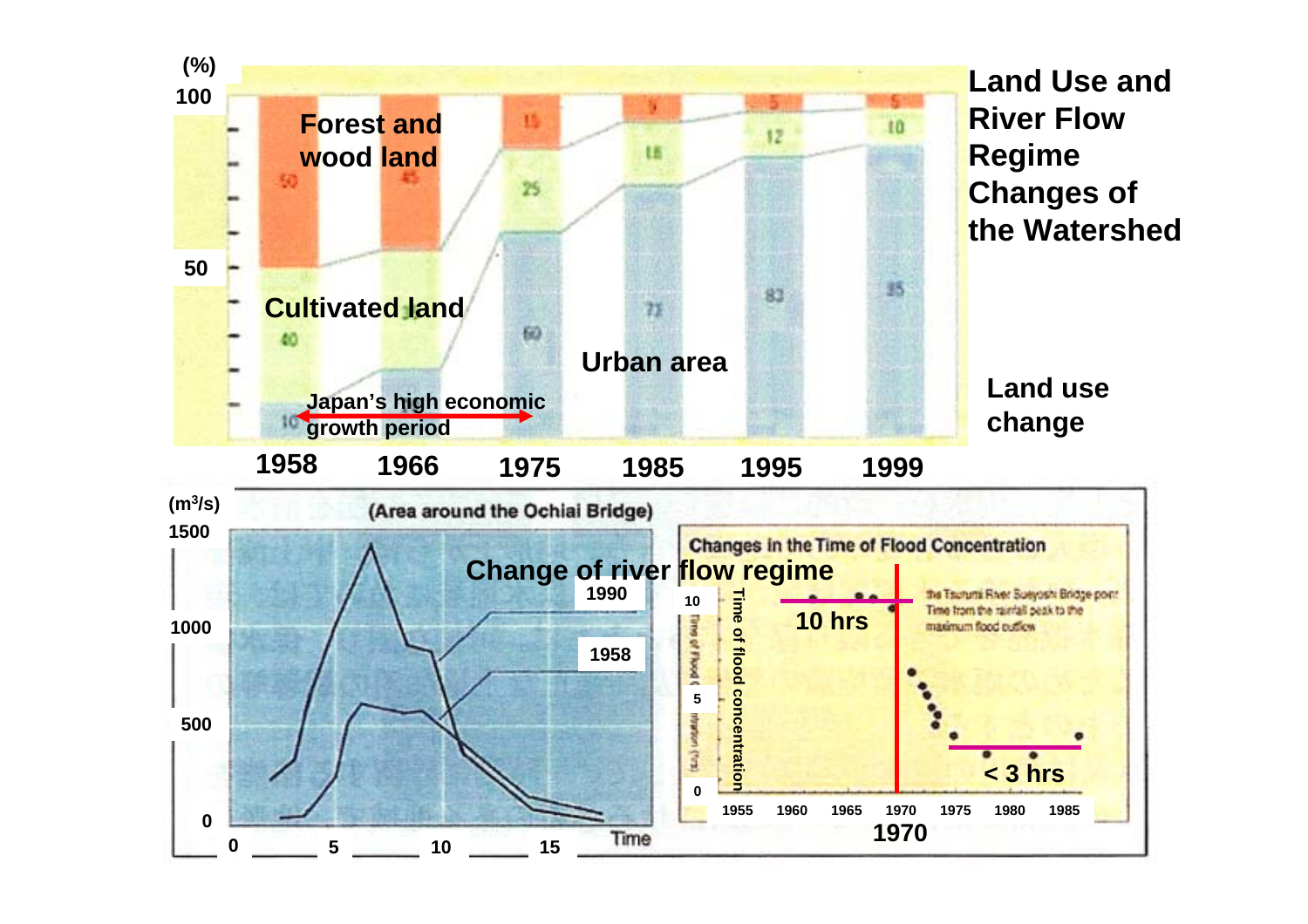## **Countermeasures of First Stage (1980s)**

- **Establish the Countermeasure Council on Integrated Flood Control of Tsurumi River Watershed in Sept., 1980**
- • **This council is consisted from 2 local governments and 4 cities which locate in the watershed and the national government, MLIT (Ministry of Land, Infrastructure, Transport and Tourism)**
- • **The council decided 2 Target Action Plans for flood control of the watershed: one is the regional division of the watershed as the countermeasure region against the flood control and the setting of the attenuation (flood detention) reservoirs in the watershed**



**Regional division for flood control**

**Countermeasure volume: 2,700,000 m3 Number of reservoir: 3,300**

**Distribution of setting attenuation reservoirs by the end of 2002**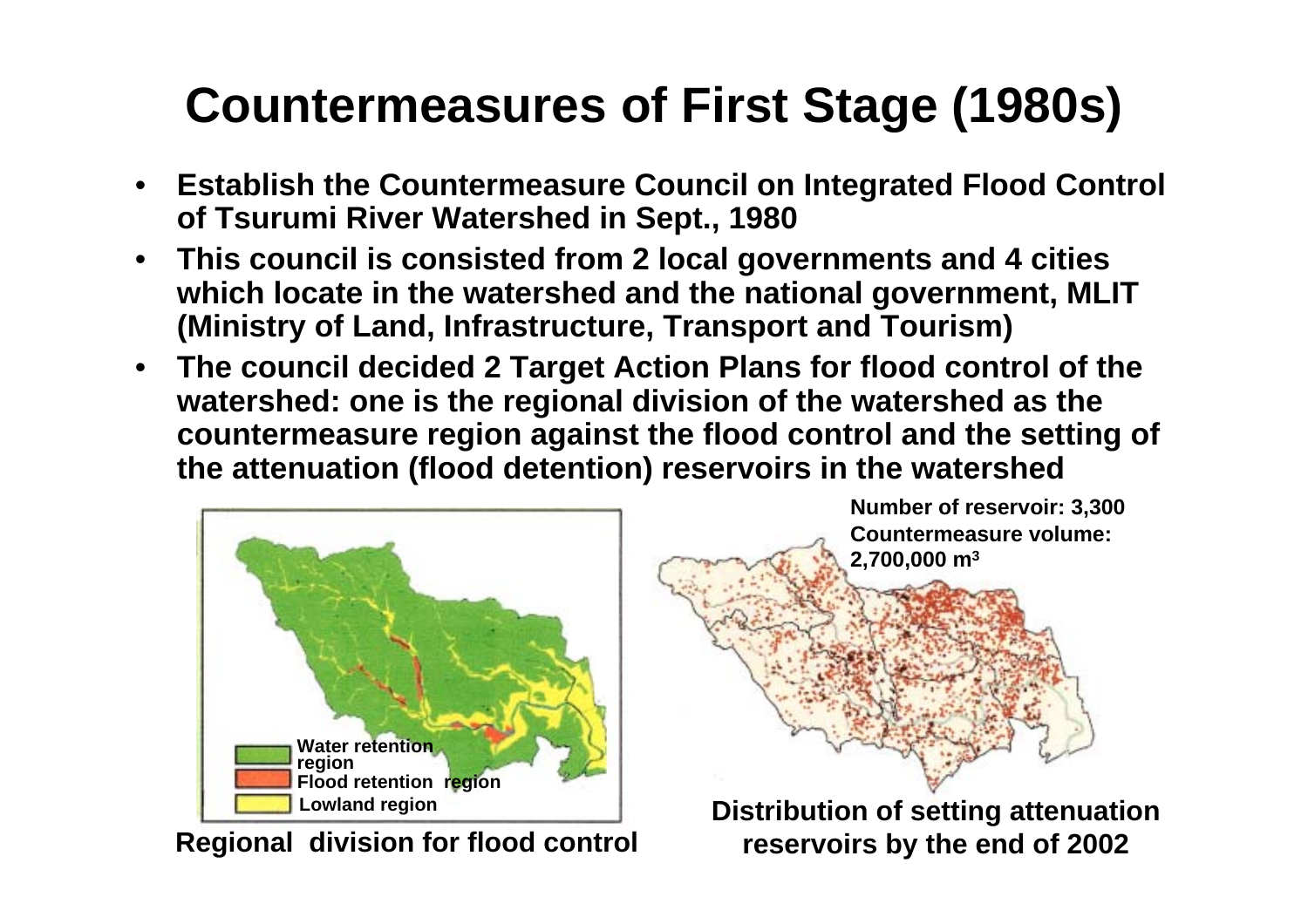### **Many Problems Occurred in the Watershed**

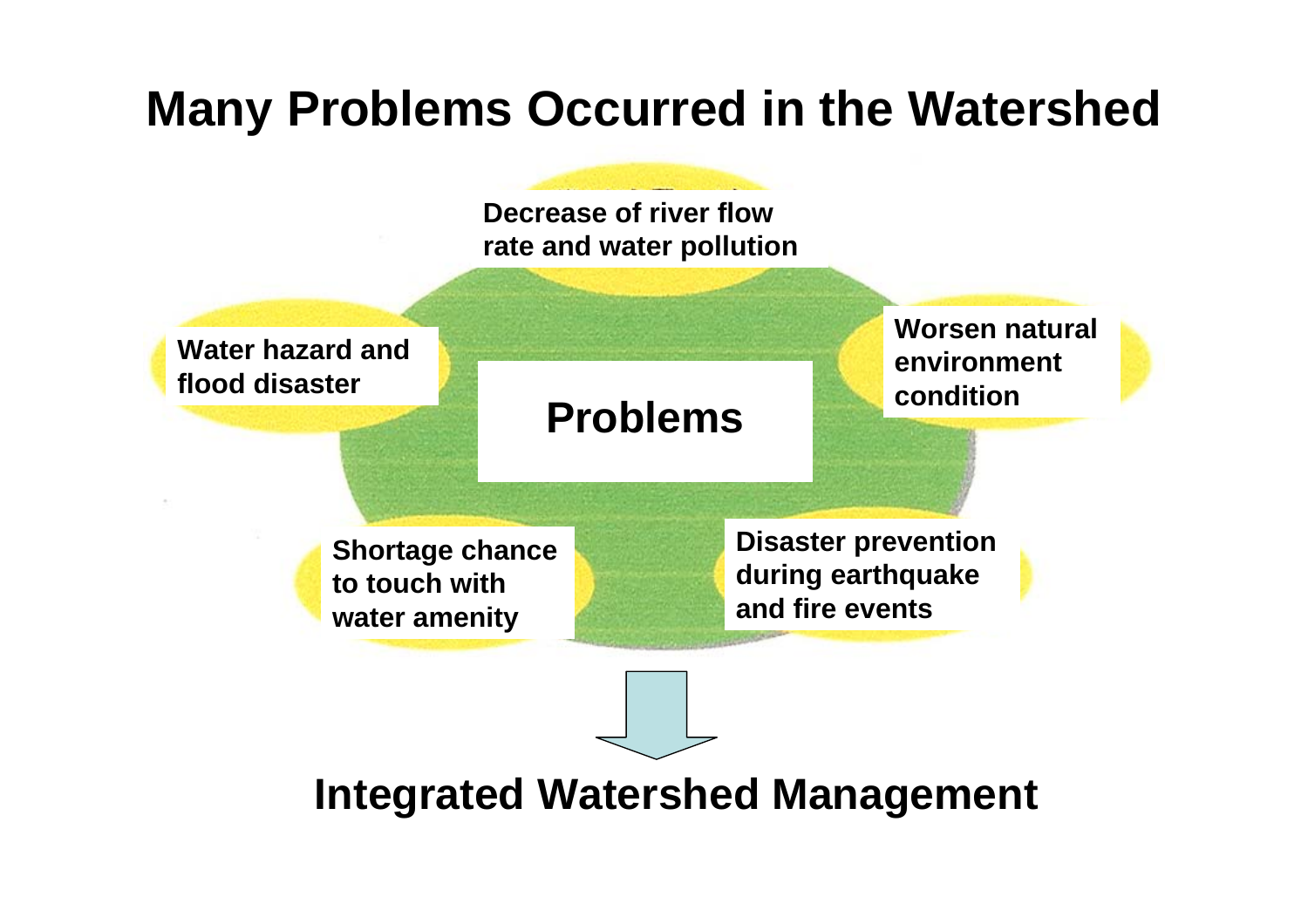## **Countermeasures of Second Stage (2000s):**

- **Establishment of Water Conference of Tsurumi River Watershed in 2004 for not only flood control but also making sustainable water utilization and sound water cycle**
- • **Making of Water Master Plan of Tsurumi River Watershed by Water Conference in 2004**
- **MLIT (Ministry of Land, Infrastructure, Transport and Tourism) has introduced the "Act on Countermeasures Against Flood Damages of Specified Rivers Running Across Cities" in 2003 as the National Law of No. 77**
- **The Act asks (requires) the management for a watershed unit not a local government unit**
- **Also Act requires permission and countermeasures for actions to protect damage of rainwater infiltration by causing land use and cover changes (LUCC)**
- **The Act was applied firstly in Japan to the Tsurumi River Watershed in 2005**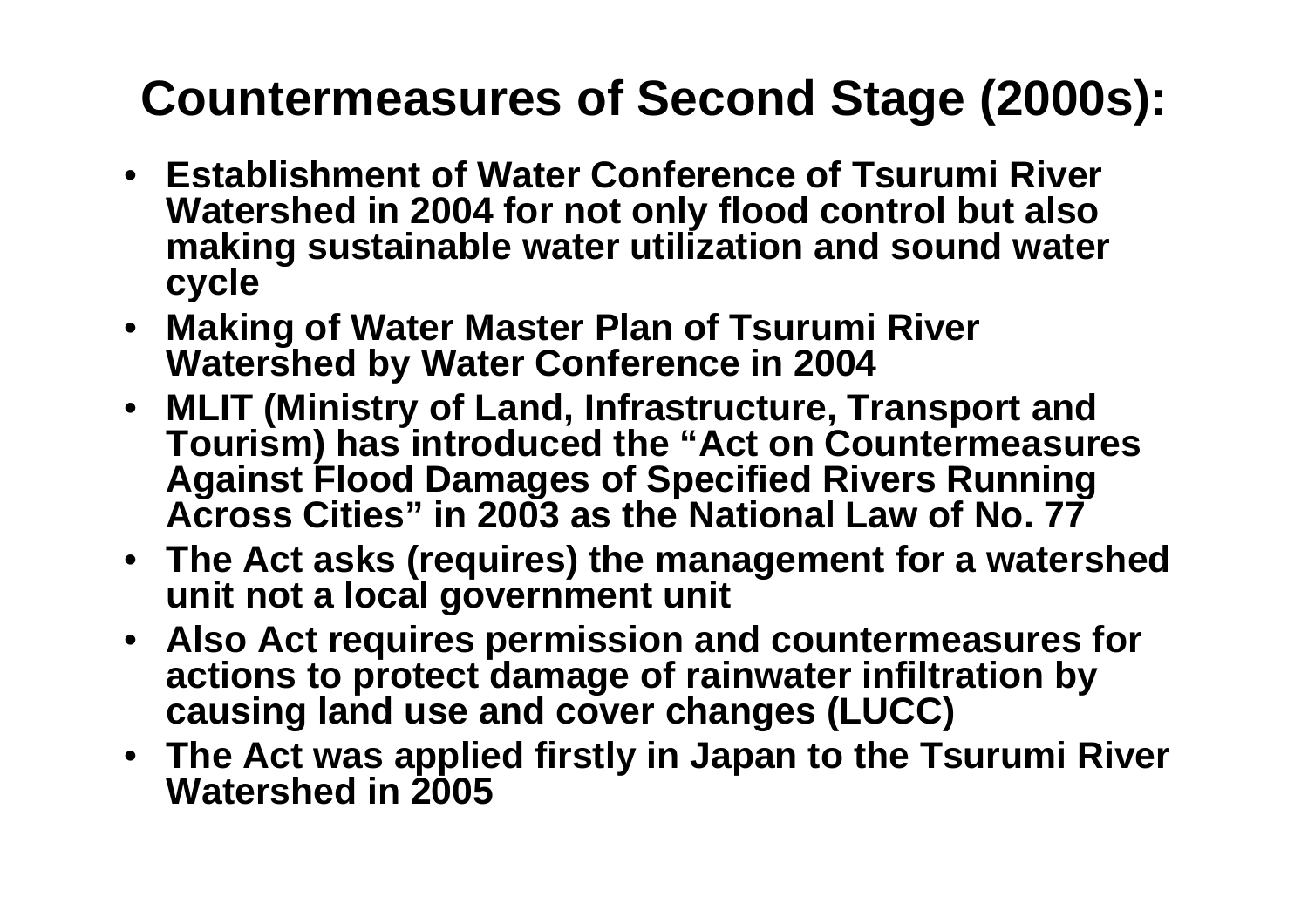#### **Establishment of Water Conference of Tsurumi River Watershed**



**Organizations for Carrying Out of the Integrated Watershed Management**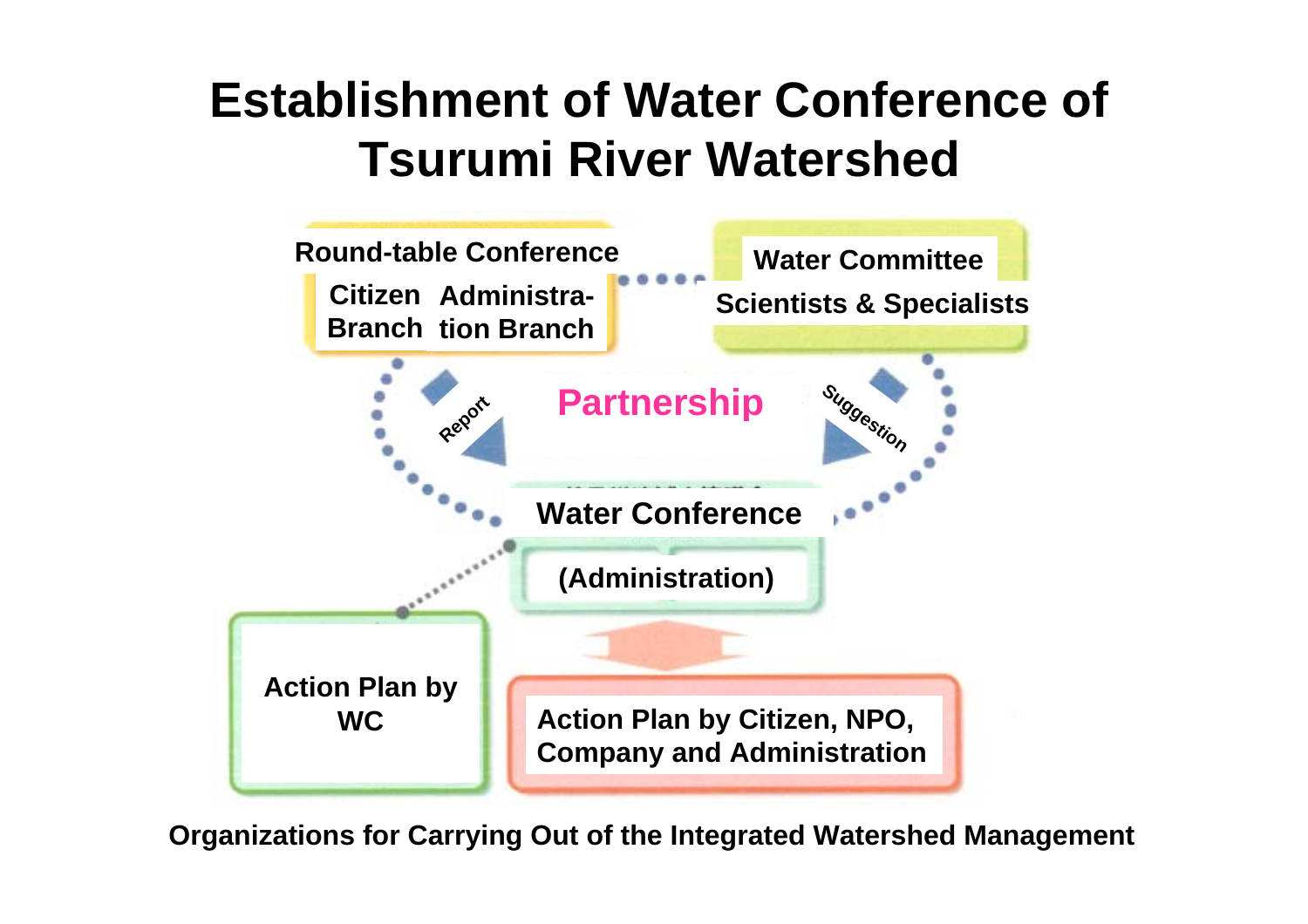## **Making of Water Master Plan**

- •**WC made the Water Master Plan of Tsurumi River Watershed in 2004**
- •**Basic idea:**

**Watershed rehabilitation from view point of sound of water cycle system**

- • **Mechanism:**
	- **1. Making of water master plan and integrated management**
	- **2. Cooperative action with different stakeholders and suitable share of their role**
- • **Basic scheme:**
	- **1. Water management during flood time**
	- **2. Water management in ordinary time**
	- **3. Management of natural environments**
	- **4. Management in earthquake and fire events**
	- **5. Management of water amenity**
- • **Action plan:**
	- **Proposed by WC**

**Proposed by Citizen, NPO, Company and Administration**

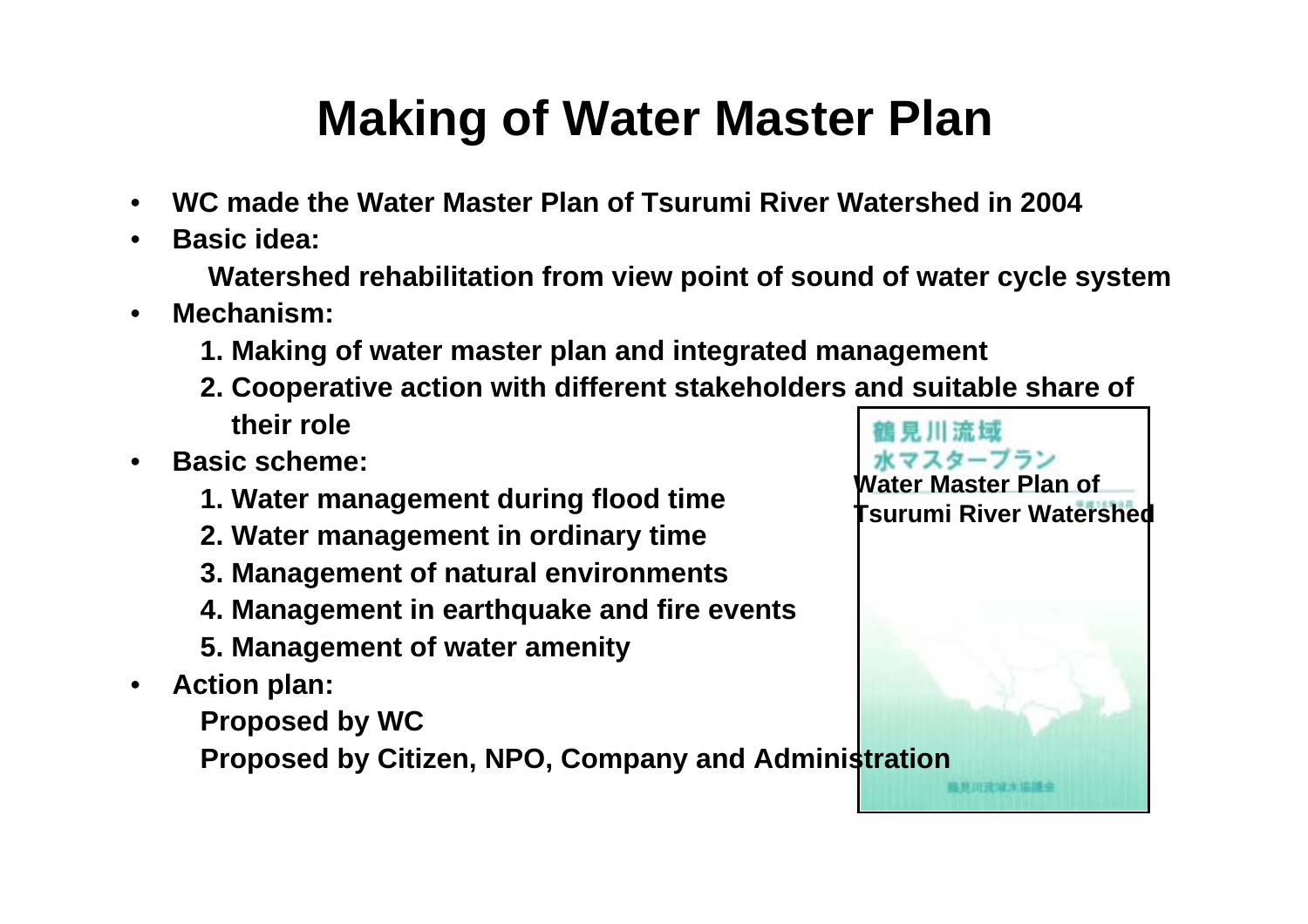## **Operating Action Plans**

- **1. Adjustment plan of Tsurumi river water system (2007)**
- **2. Countermeasure plan for flood disaster in Tsurumi river watershed (2007)**
- **3. Action plan for water quality improvement (2008)**
- **4. Action plan for secure water and using in earthquake and fire events (2008)**
- **5. Action plan for increasing users of water amenity (2009)**
- **6. Action plan for conservation of an important species (2009)**



**Relationship between MP and AP**

**Management Cycle of Spiral PDCA Cycl e**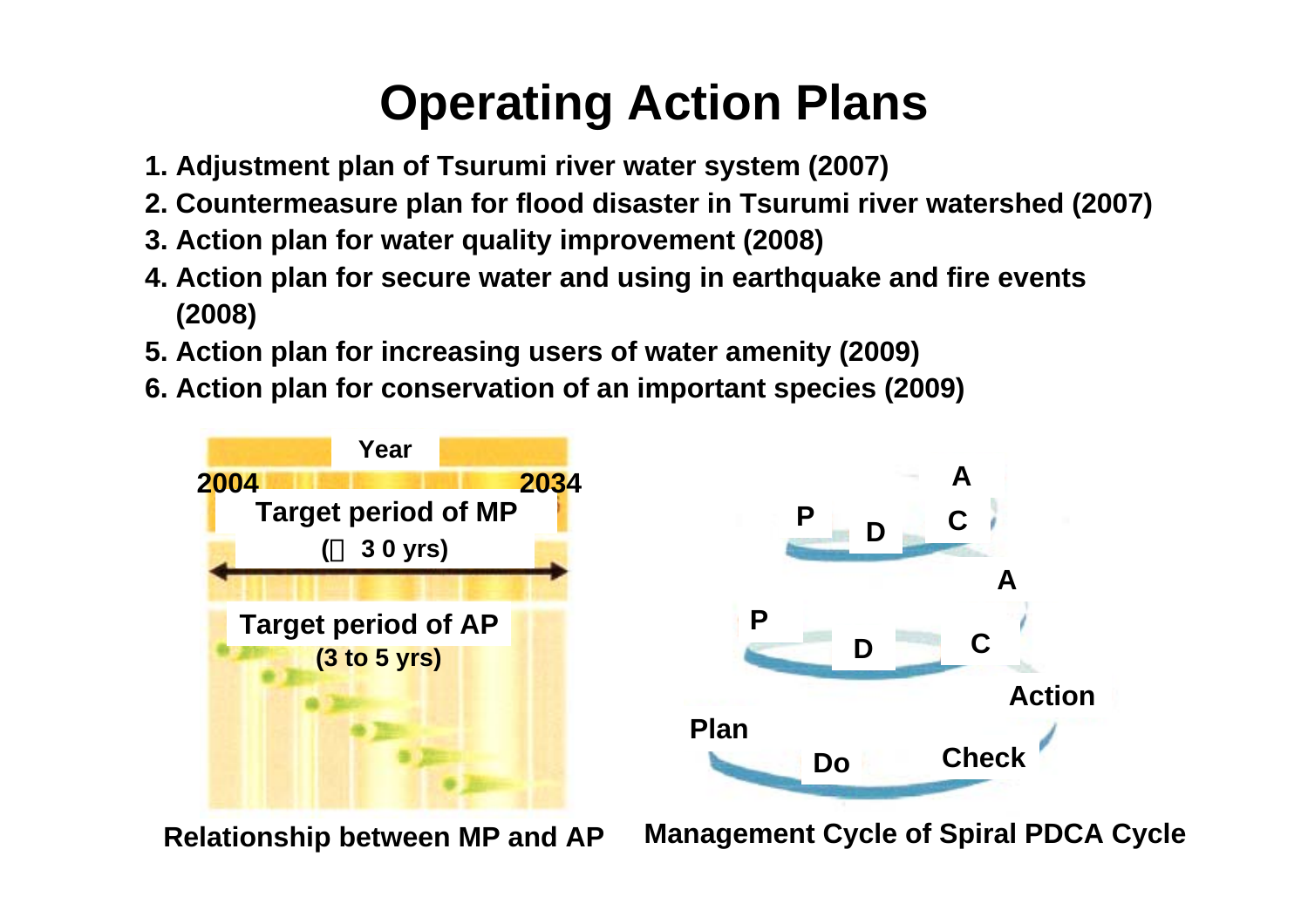**Introduce Corporate Social Responsibility (CSR) Examples of Actions for Protect Damage of Rainwater Infiltration by Causing Land Use and Cover Changes (LUCC)**

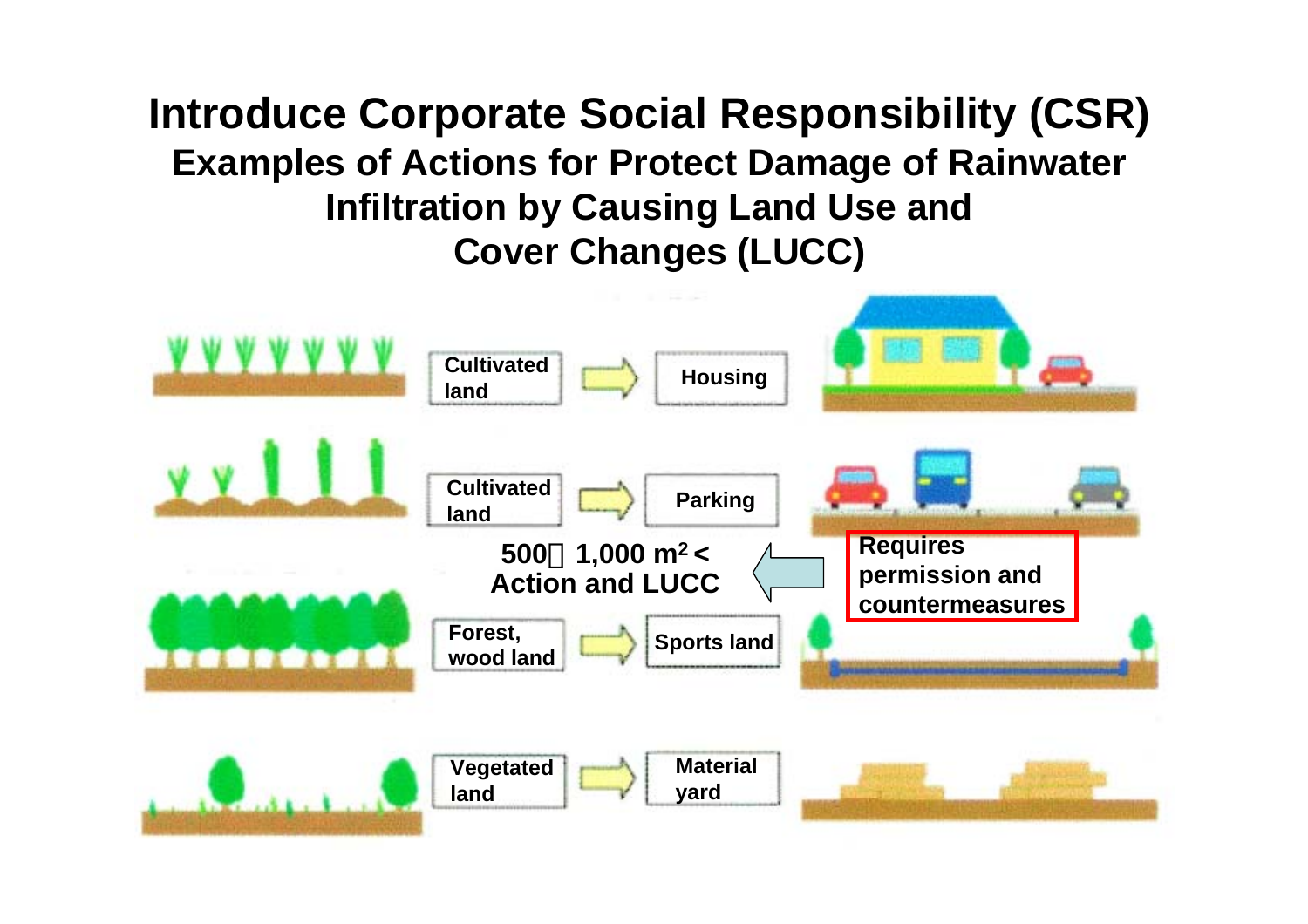#### **Example of Rainwater Infiltration System**

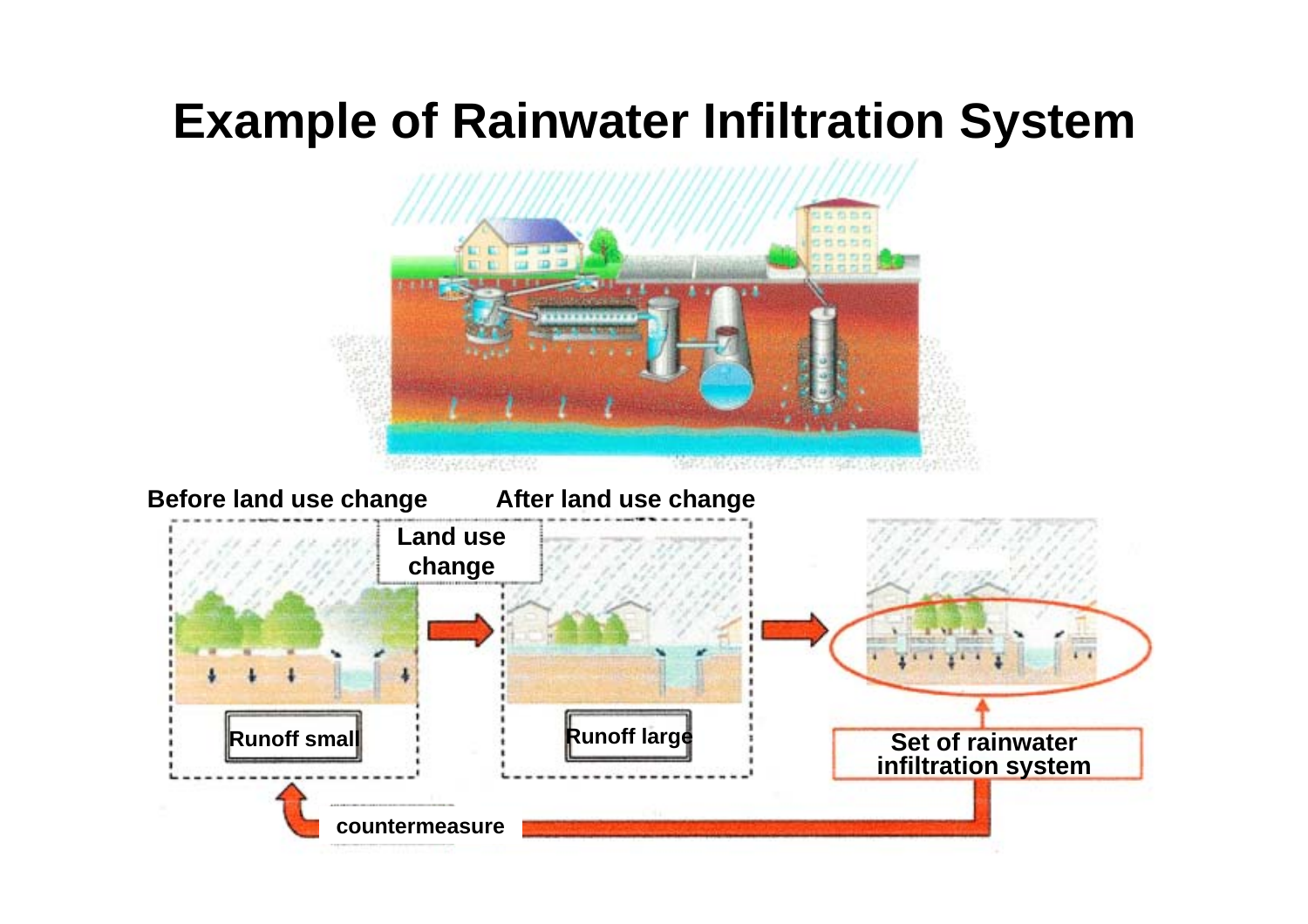## Effective Results





**Observed water level and simulated water level at A point at Typhoon 22 on 9 Oct., 2004**

> **Setting of attenuation (flood detention) reservoirs decrease WL of 0.8m successfully at the peak discharge of the Typhoon**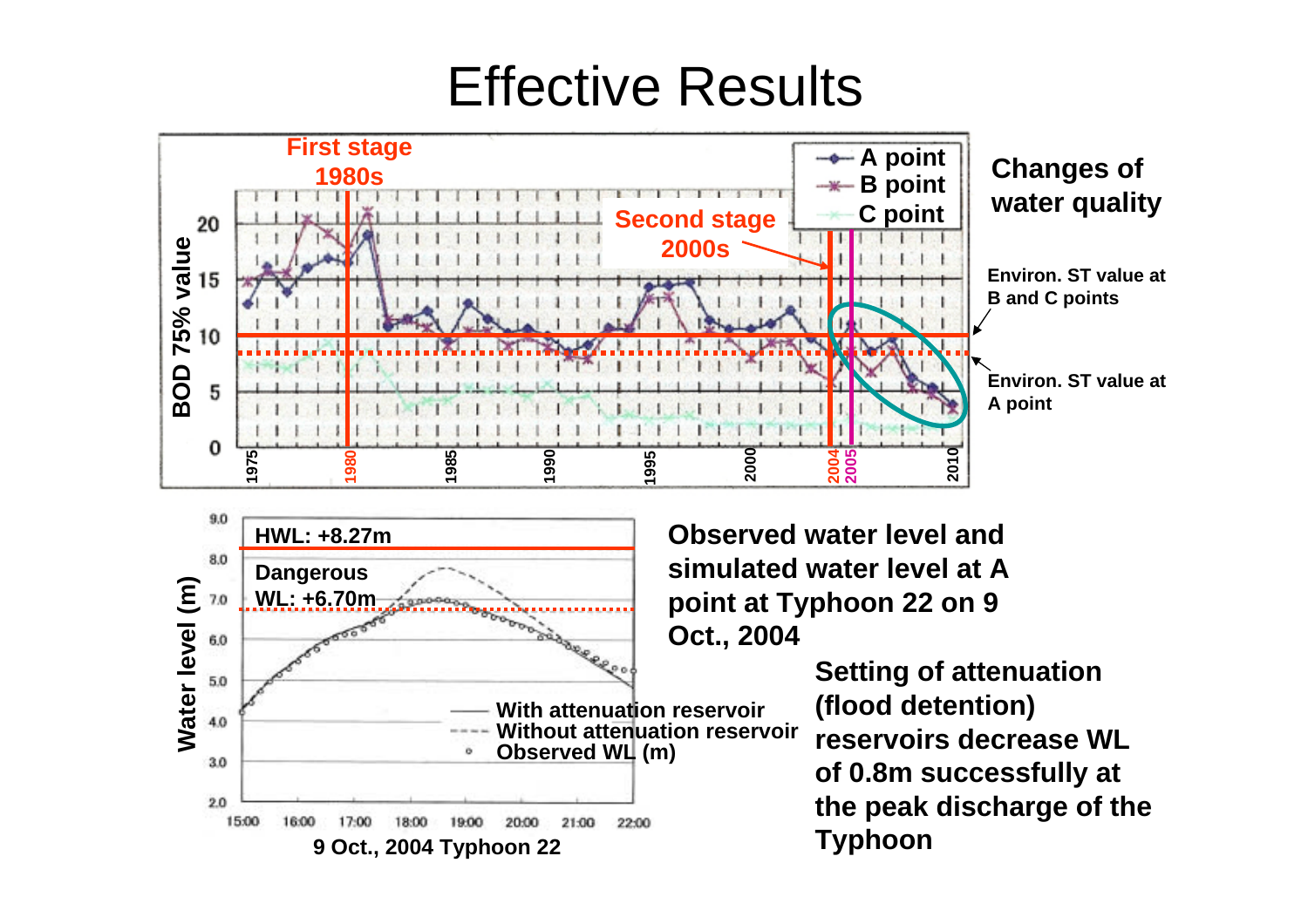# **Concluding Remarks**

- **Watershed management should be integrated as including academic research, capacity building, governance and decision making**
- **Establishment of a Water Conference and making a Water Master Plan are needed for proceeding cooperate activities among different stakeholders**
- **Introducing an Action Plan concept based on a Water Master Plan is effective way to stimulate cooperative activities with different stakeholders and suitable share of their role in watershed management**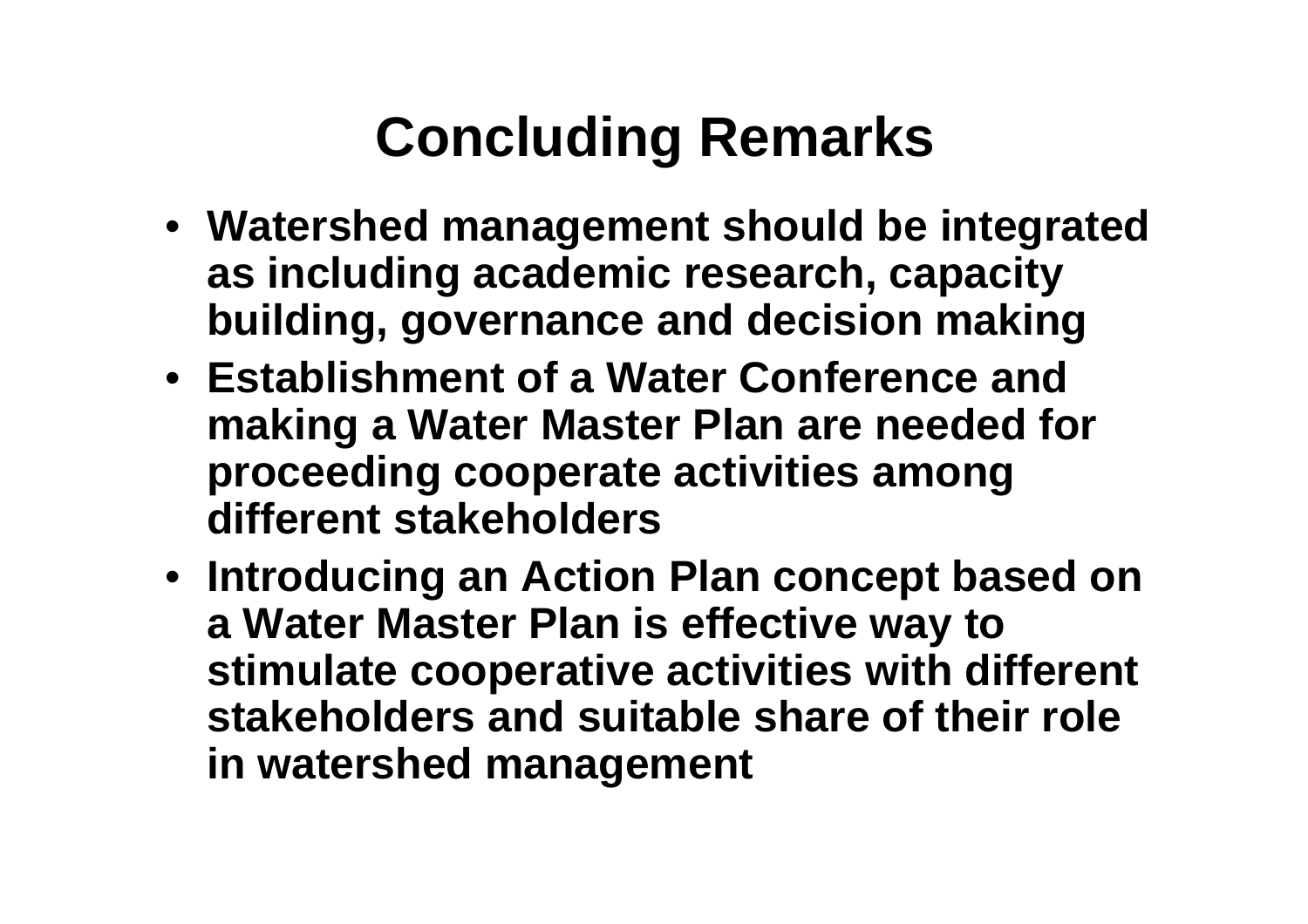- **Another important aspect in the watershed management is to introduce the concept of Corporate Social Responsibility (CSR)**
- **In case of Japan, CSR is working well by introducing the Act as a National Law regarding countermeasures against flood damages**
- **CSR relates mainly to the land use and cover changes (LUCC)**
- **Integrated watershed management addresses to the next generation watershed management: water resources for the future**